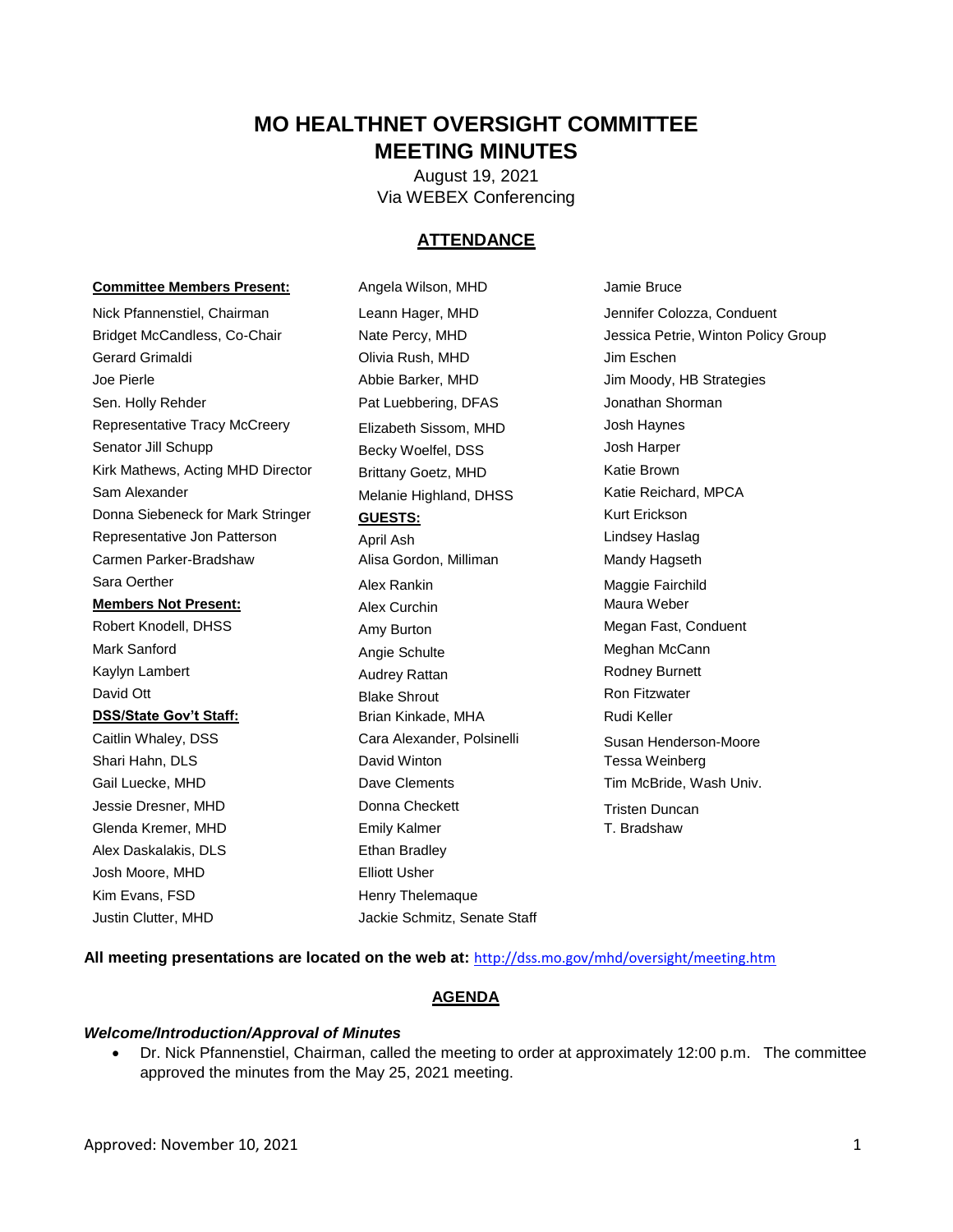## *Director's Update*

- Kirk Mathews, Activing MHD Director, announced that Todd Richardson will be returning to MO HealthNet (MHD) to resume his role as Director by Mid-September.
- Mr. Mathews said that implementation of the new streamlined application and participant notices were being delayed until after the first of next year. With the expected influx of applications due to the expansion and public health emergency, he and FSD Director Kim Evans both agreed it would get lost and they want this to be a positive experience.
- Mr. Mathews advised that the Outpatient Simplified Fee Schedule (OSFS) went into effect July 20, 2021 on the fee-for-service side. This program was developed to provide a fair, rational and transparent reimbursement methodology on how to pay our facilities, not our provider, for the facility fee for outpatient services. We are now paying 90% of a Medicare rate for the outpatient fee schedule. Under this new program, 62 hospitals in our state will see an increased reimbursement if their utilization is the same as it has been in the past. Fifty (50) hospitals will see a decrease. There is another piece to this for the Managed Care side; however, due to litigation, Mr. Mathews was not able to elaborate. Several hospitals seeing a decrease are located outside of our state and the state will see some savings because of this. Hospitals seeing a decrease have been in contact with us and we are working through issues with them, trying to help them understand our rationale for the change.
	- o **Comment**: Senator Holly Rehder asked for a list of the hospitals that will see an increase/decrease in her district.
	- o **Comment**: Mr. Mathews advised we could not provide a list of all the hospitals; however, if she wanted to provide a specific hospital in her district we could provide that information.
	- o **Comment:** Joe Pierle, MPCA, asked if there was a way to define the list of "winners and losers" by certain characteristics. He is mostly concerned about those safety net hospitals that see higher volume of Medicaid and uninsured.
	- o **Comment/Action:** Mr. Mathews said there is data available that shows a breakdown in respect to rural, suburban and urban and would get this information to the committee.
	- o **Comment:** Senator Jill Schupp said she feels the new OSFS is a good thing and a step in the right direction. She wants our hospitals to be able to stay open and assumes that the rates are based on ensuring the hospitals are profitable so they can stay in business.
	- o **Comment:**Mr. Mathews commented that in the previous reimbursement methodology, hospitals that had high pricing on their outpatient services are likely to see a reduction. There was unbelievable disparity in what hospitals were charging for the same procedures. With the new OSFS, we are paying 90% of the Medicare rate and won't have these incredibly wide variations for the exact same procedure codes. This won't make hospitals more profitable but they will be more cost conscious. The new process is a much more fair, rational, and transparent way to pay for these services.
	- o **Comment:**Senator Schupp asked if the OSFS was being utilized in others state as well. She also asked about inpatient services and if there was a goal or if that is uniquely different in a way that we can't align the costs from one patient to next across all hospitals and hospital systems.
	- o **Comment:** Mr. Mathews said that Missouri was one of the very few remaining states that paid on a percent of billed charges on outpatient fees. We have found that Missouri is paying more than any other state that we can find as a percent of Medicare fee schedule Most other states have adopted this methodology and pay a range from as low of 65% of Medicare to as high as 80% of Medicare. Missouri is paying 90% of Medicare.

The method of how we pay for inpatient services is much more complicated. The base rate hasn't been rebased since 2001. An internal group is working with outside partner Myers and Stauffer to help redesign how we pay for inpatient services.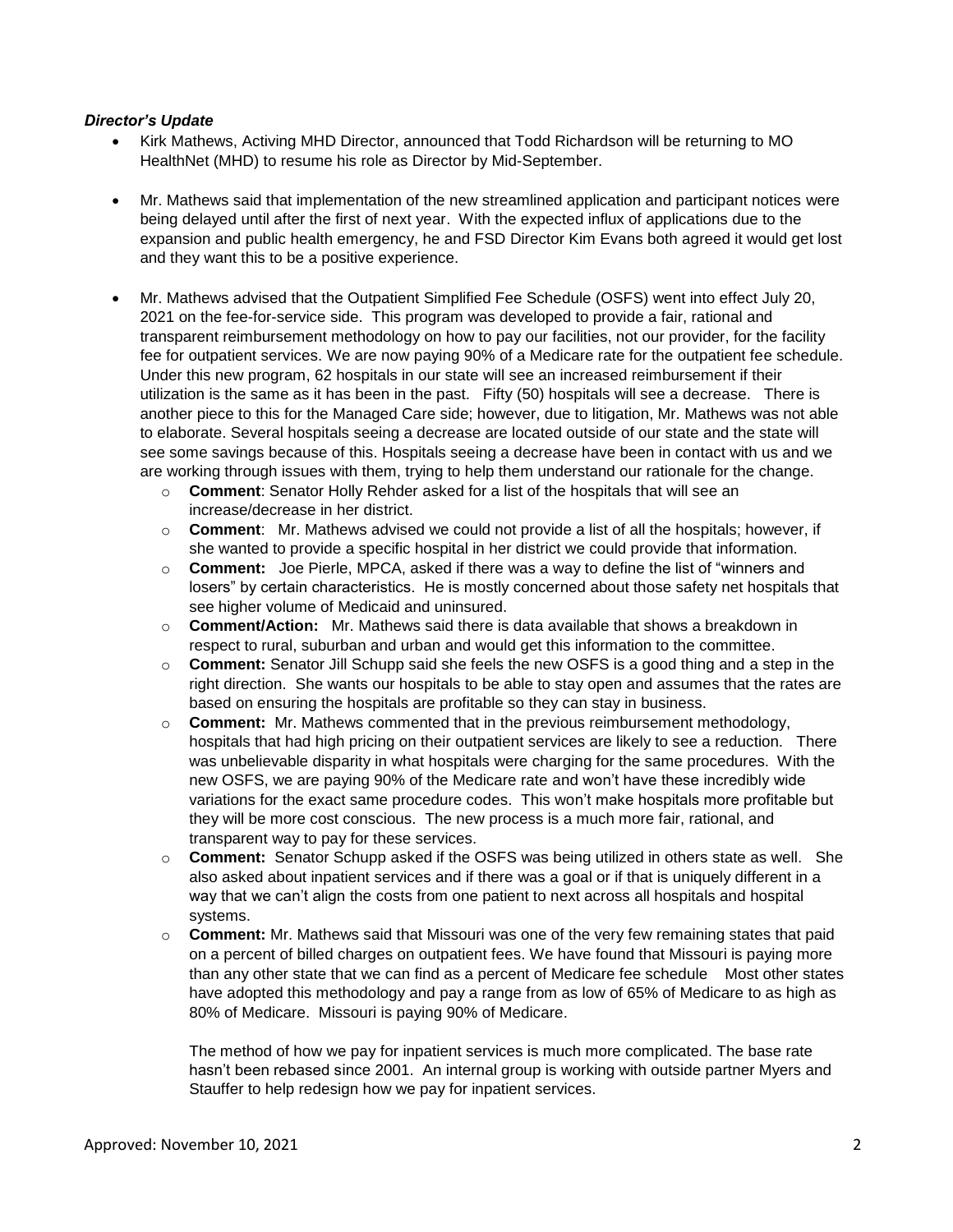- o **Comment:** Senator Schupp said she found this information very interesting and would follow up with additional questions in writing. This all aligns with similar issues regarding pharmacy costs and 340B that have been discussed at previous meetings. She asked if the situation regarding 340B had been resolved or will that be fixed at the same time.
- o **Comment:** Josh Moore, Pharmacy Director, advised that the new 340B reimbursement for both physician administered drug and retail pharmacy side became effective July 1. Any issues that arise are being addressed quickly to ensure claims are processed on time. We expect to see the changes in the next quarterly files received so we can start looking back on utilization data. Facilities don't typically bill us until 1 to 45 days after the drugs are administered. Thus, most of the claims we've seen so far are from the retail side. We are also going to be measuring utilization just to see if there were any utilization shifts based on the changes in reimbursement. Since we have found that there are still some 340B products that we are paying more for through the discounted program than we are the non-discounted program, we will be looking into these as well.
- Mr. Mathews updated the group on the Federal Reimbursement Allowance (FRA) passed in the July special session. The three (3) things that came out of the special session: (1) will not pay for any drugs or devices that would result in the abortion of an unborn child ; (2) did not defund affiliates of abortion providers for providing other non-abortion services; and (3) an interim committee was formed that is empowered to look at all elements of Medicaid. Senator Schupp is a member of this committee.
	- o **Comment:** Dr. Pfannenstiel asked if the FRA had been funded for 3 years.
	- o **Comment**: Mr. Mathews confirmed that it had been.
- Mr. Mathews gave an update on the status of Medicaid Expansion. In July, the circuit court ruled that the initiative was unconstitutional. The Supreme Court unanimously overturned that ruling and returned the case to the lower court for Judge Beetem to issue implementation. The Supreme Court ruled that the General Assembly did appropriate funds for the entire Medicaid population that are constitutionally eligible, including the expansion population.

Judge Beetem issued his orders that the agency cannot be more restrictive on eligibility and that we must include the expansion population. However, he was not restrictive with a timeline or funding for the expansion. Mr. Mathews reminded the committee that there was still a funding issue. The legislature will need to take some action to appropriate money; however, at this point we do not know if there will be a Special Session or will wait until the General Assembly returns in January as a supplemental budget. There are a lot of issues yet to determine how things will play out on the funding side.

- o **Comment:** Dr. Pfannenstiel asked what MHD's anticipation/expectations were on how long Medicaid could sustain what it does now and after Medicaid Expansion until the funding source issue is resolved.
- o **Comment:** Mr. Mathews advised that MHD was not prepared to give a definite timeline at this time. However, MHD's budget people have been working with the Office of Administration Budget and Planning analyzing every scenario on how we can continue to fund the program and deliver services that our participants deserve.
- o **Comment:** Joe Pierle asked what the process was to ensure that the State leverages the 5% enhanced FMAP on all other Medicaid populations, which many have estimated would bring in \$1.2 billion in addition to the 90% match which should more than cover the expansion population and probably free up some resources that the Governor and General Assembly can use for other purposes.
- o **Comment:** Mr. Mathews said he couldn't speak to the process but feels we should be eligible to use the funds. The budget folks are factoring in the enhanced FMAP funds in the planning process.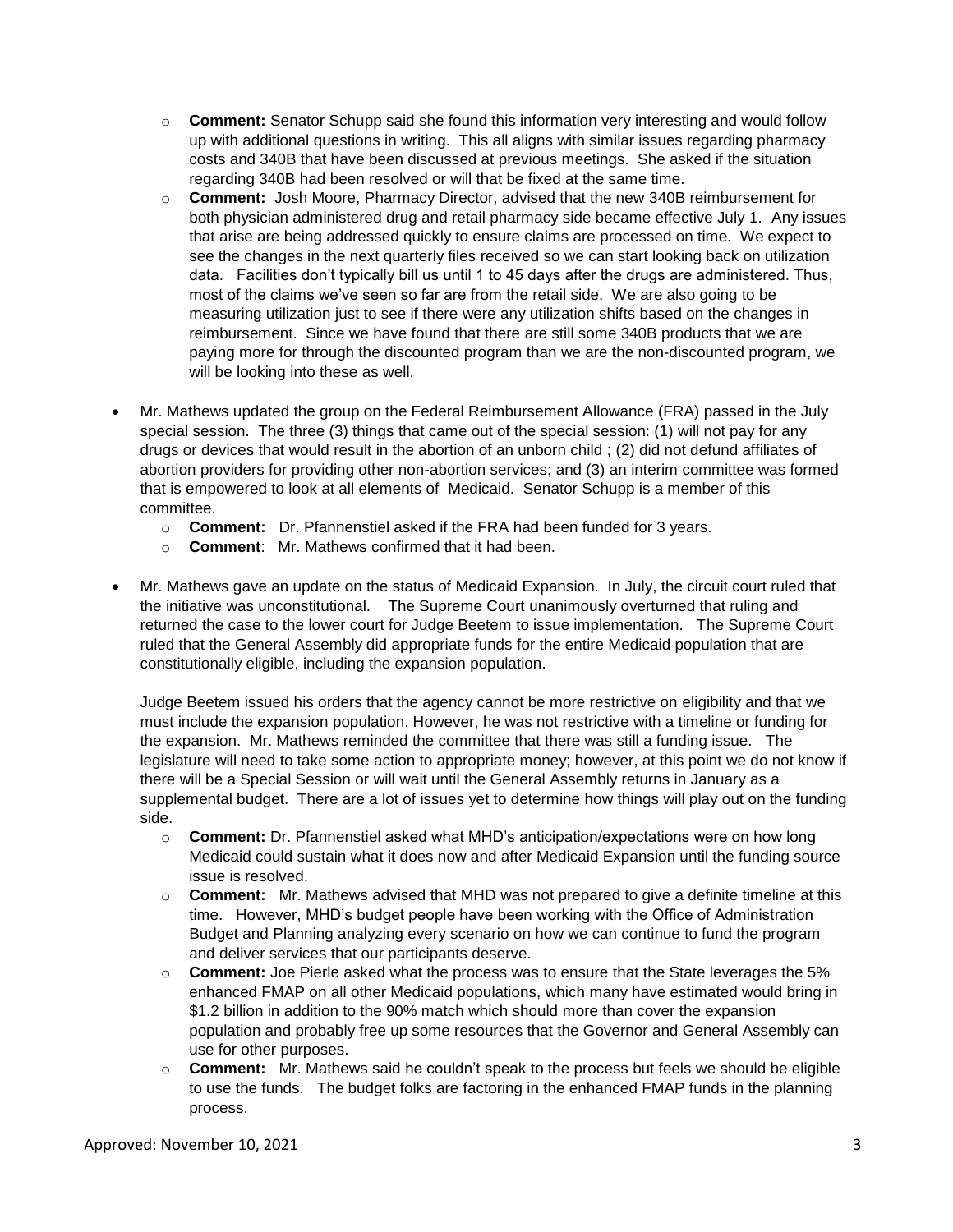#### *Family Support Division (FSD) Update:*

- Kim Evans, FSD Director, presented the FSD update. *The presentation is available online.*
- Ms. Evans advised that they are currently in the testing phase of updating the eligibility system with the budget pieces that tells the system whether someone is eligible or not. It is very important they do very thorough testing of the system since other programs such as MO HealthNet for kids, pregnant women, etc. can be affected with coding changes. Policies, procedures and training processes are also being reviewed to ensure staff and community partners are prepared to assist individuals with questions when applying for benefits.

Applications for the new expanded group are being accepted now. Verification of the information is being done now so that when the system is ready to process, it will automatically run the applications to make the eligibility determinations. FSD is also looking at special groups that could potentially be eligible for spenddown, extended women services, uninsured women, and the Gateway program as well. Introducing these groups into the system determine eligibility is a manual process.

CMS has required the State to have a standalone Medicaid application. The adult Medicaid application has been incorporated into MAGI, which allows individuals to complete one application for Medicaid instead of one for families and one for aged and disabled or the blind. The agency then determines the best coverage for the participant. If there are choices to be made between programs, our staff will reach out to the applicant and work with them to select the best coverage for them.

- o **Comment:** Dr. Bridget McCandless, Co-Chairman, asked when people would get their Medicaid cards and start using them, and when the policy and provider manuals would be updated.
- o **Comment:** Ms. Evans advised it would be the later part of September to test and ensure that the system is stable and making the correct determinations. The FSD policy manuals should be updated by end of September. Jessie Dresner, MHD COO, advised that the MHD provider manuals should be updated and ready to go very soon.
- o **Comment:** Senator Schupp asked how current participants receiving benefits due to the public health emergency would be notified if they would have continued coverage.
- o **Comment:** Ms. Evans said the agency will begin the redetermination process through their electronic sources to ensure individuals eligibility or if they now qualify for the expansion group. If the determination is made that they are no longer eligible, they will continue to receive benefits until the public health emergency ends. CMS has provided some very specific instructions that are being reviewed now. CMS has also indicated they will be making other changes in the future and hope to get them out soon. This will affect how we manage the cases that could possibly be closing and ending coverage. Ms. Evans said the agency is going to try to proceed with working on the cases that we know are ineligible for MO HealthNet for families or pregnant women, etc. and get them into the new expansion category now.
- o **Comment:** Senator Schupp inquired about what the recipients' responsibility would be? For instance, will they need to reapply, complete additional paperwork?
- o **Comment:** Ms. Evans said FSD is looking at applications received between July 1 October 31 and run re-determinations. FSD now has access to electronic verification that they didn't have pre-COVID. With electronic verification, the centers are able to verify things like income and addresses. We will be able to move forward and the participant doesn't have to do anything unless they cannot verify some information. If that is the case, the individual will be contacted for the information so it can be added into the system. The individuals that fall into the 19-64 year old range and do not have coverage are the ones who will need to apply.

.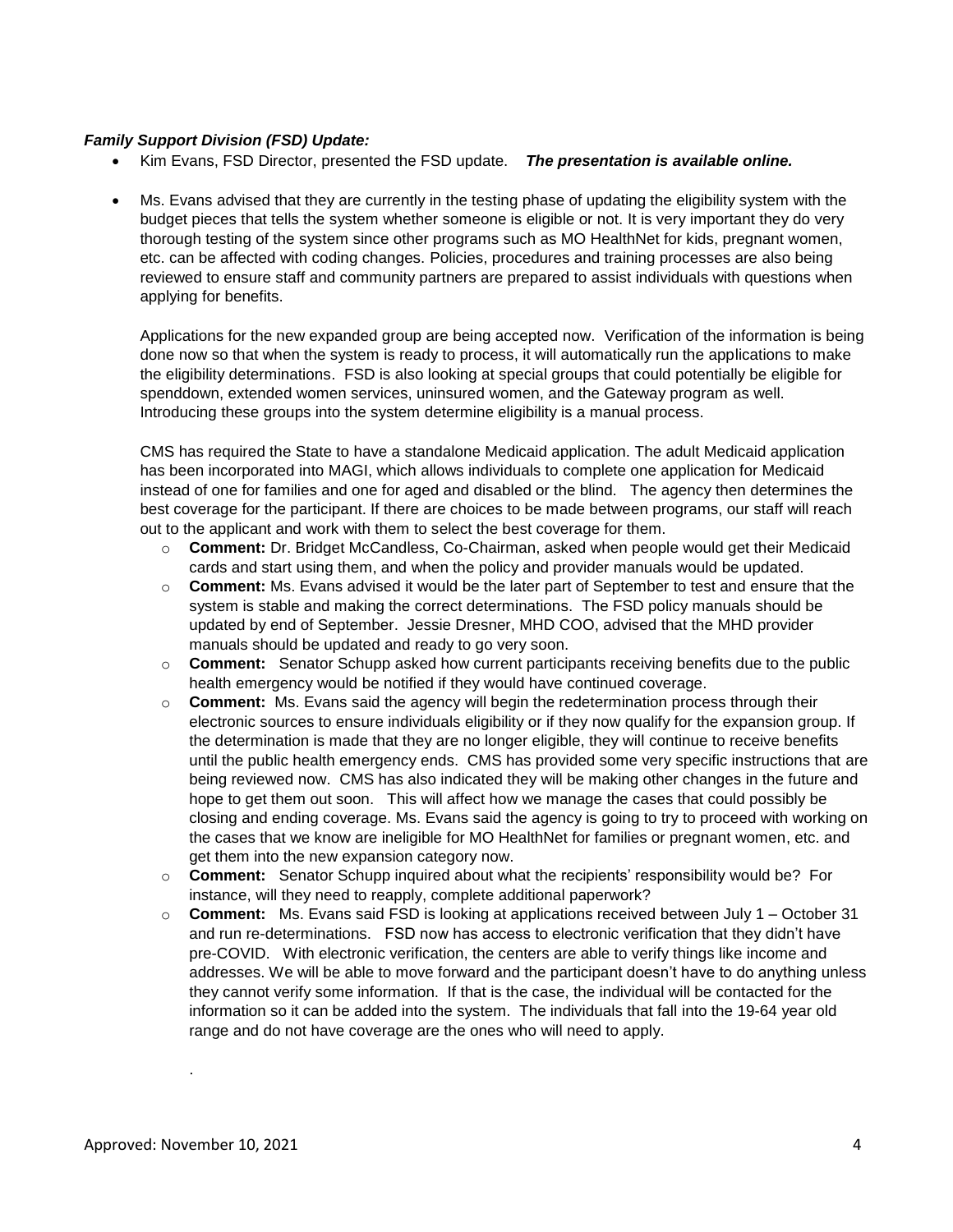- o **Comment:**Senator Schupp asked if Medicaid information could be shared with city/county government to assist in identifying individuals that may qualify for rental assistance or similar programs.
- o **Comment:** Ms. Evans said their legal department would need to determine if a memorandum of understand was needed and would have to check federal regulations on both sides to see what information could be shared.
- o **Comment:** Senator Schupp asked how many people have applied for Medicaid under expansion.
- o **Comment:** Ms. Evans said that as of August 18, there were around 4,200 pending MAGI applications; however, cannot determine if they are all due to expansion.
- o **Comment:** Senator Schupp asked if people applying after October 1 would need to ask for retroactivity or is it based on when they sign up.
- o **Comment:**Ms. Evans said that anyone that has applied through October 31 will automatically be retroactive back to July 1 if they are eligible. Those applying in November will need to request prior quarter and would take them back to August 1.
- o **Comment:**Senator Schupp asked about processes that were in place to assist the enrollees so they know this type of information and how this information was being communicated.
- o **Comment:** Ms. Evans advised a communication plan was being prepared for community partners, their strongest grapevine. Social media, website and call center's IVR will give instructions on where and how to apply. Community and medical partners do a tremendous job getting the word out and have been trained to know what to do and how to help individuals apply.
- o **Comment:**Gerard Grimaldi asked if we were planning to proactively enroll the adults and those families that may have children already enrolled or may be eligible to receive food stamps and SNAP based on the information already on record.
- o **Comment:**Ms. Evans said they would specifically be looking at that MO HealthNet for Family population and the 19-64 year old, the extended women's health and the uninsured women's health. They will also be looking at a group of spenddown mid-October as well.
- o **Comment:**Mr. Grimaldi asked if the State Plan Amendment (SPA) had been refiled.
- o **Comment:**Mr. Mathews advised that before the SPA is refiled, we want to ensure all CMS questions/requests have been addressed first.
- o **Comment:** Mr. Grimaldi asked if the providers will need to wait until the managed care provider is assigned before they can bill for any services rendered.
- o **Comment:**Jessie Dresner, MHD Chief Operations Officer, advised that was correct. Participants will have the opportunity to select which managed care plan they want and if they do not, they will be auto-assigned a plan. This information will be sent to the MMIS billing system and that is when the providers can go into Emomed to check if the person is ready to be billed.
- o **Comment:**Mr. Grimaldi asked if there was a timeframe to how long a person has to select a plan.
- o **Comment:** Ms. Dresner advised that the participant will have 15 days to choose their health plan. If they haven't chosen one within that timeframe, they will be assigned one. This information will be entered into the system and be available the next day.
- o **Comment**: Mr. Pierle said getting accurate contact information has always been a challenge, even for them. He asked if FSD had a new technique/approach to improve this.
- o **Comment:** Ms. Evans said this is an opportunity to look at the process and see what improvements can be made. The new electronic verifications is in place to ensure we have more up-to-date information
- o **Comment:**Dr. Pfannenstiel asked if FSD anticipated the need to hire new staff for the expansion population since the new application implementation was being delay.
- o **Comment:** Ms. Evans said that the new application doesn't affect the backend work they do but it does gather more concise information. It makes it easier for the participant to provide the needed information. FSD does anticipate hiring additional staff to manage the new population coming in.
- o **Comment:**Dr. Pfannenstiel asked if MO HealthNet also anticipated hiring additional staff to process the claims that will be generated by the expansion population being added.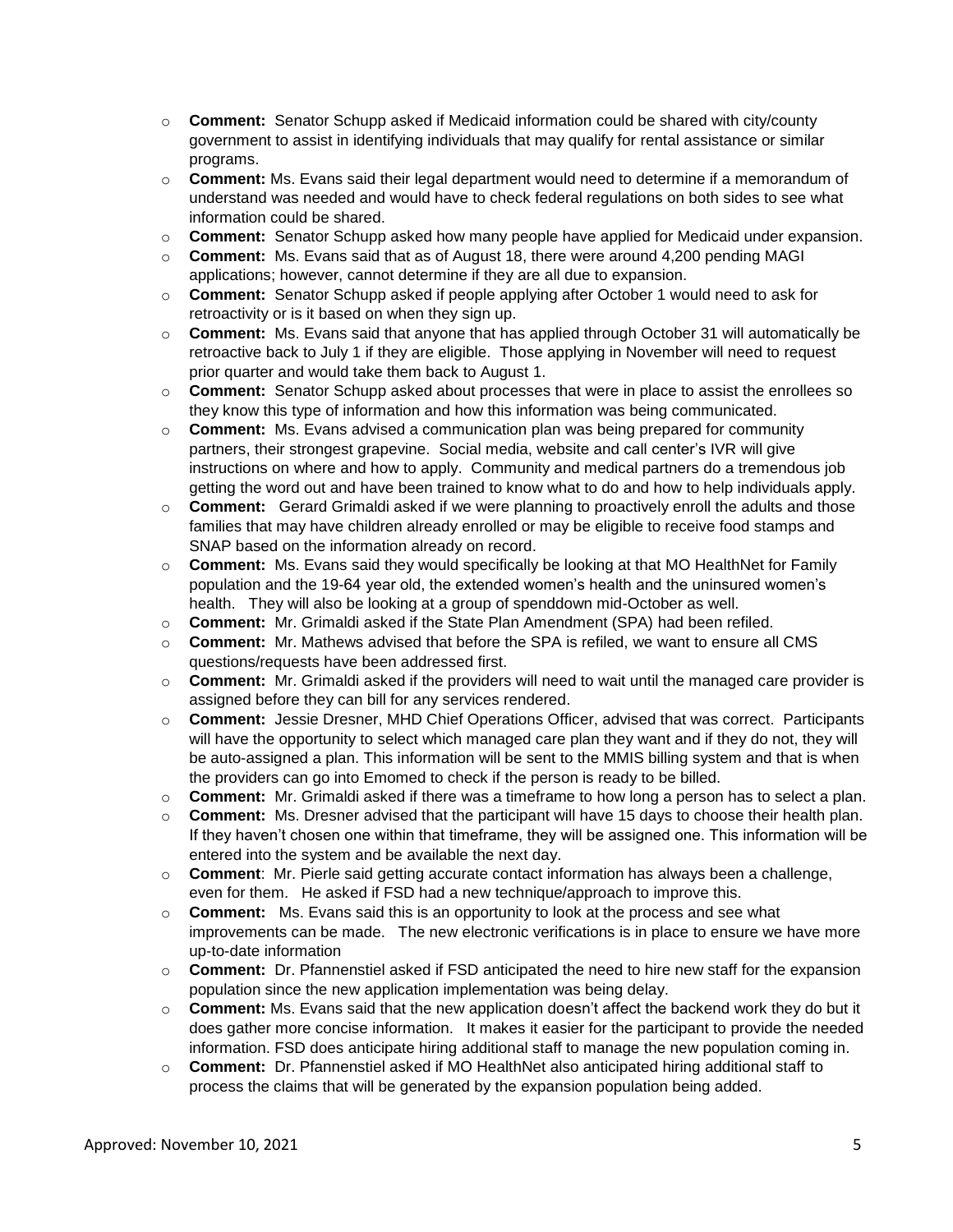- o **Comment:**Ms. Dresner said MHD has been looking at this already and pinpointing areas where additional staff may be needed, which could be hiring new staff or shuffle staff around where the need is.
- o **Comment:** Dr. Pfannenstiel ask that in the case of a patient that had been receiving and paying for services from July 1 but do not have a Medicaid plan in effect, but under the new expansion guidelines they do qualify, what were the expectation of that participant getting prior quarter coverage.
- o **Comment:** Ms. Evans said that for applications through October 31, they do have to meet all of the eligibility requirements as they would they for the application day and going forward. This information would need to be verified for prior quarter coverage months separately from the application month and determine if they were eligible for the coverage. There may be instances where some may be eligible by application date but their situation might be different and they might not be eligible for prior quarter coverage. It could be the reverse as well.
- o **Comment:**Dr. Pfannenstiel asked what the process is for a provider to direct a participant to look at prior quarter coverage as an option.
- o **Comment:** Ms. Evans advised that the application asks if there had been any medical services in the previous three months. The applicants will receive a notice of approval for prior quarter coverage. At that point, they can give that notice to their provider(s), who can check the eligibility dates and then start submitting claims. Eligibility will also go live on Emomed for the provider to check as well. The applicant has up to a year to request prior quarter coverage.
- Ms. Evans announced that with the Public Health Emergency, states have been given 12 months to come into compliance with their change in circumstances, annual renewals and any pending verification that they have. Missouri is in a good position with this because FSD staff have been entering all the changes as they received it during the public health emergency. Once it is lifted, the public health emergency codes will be removed and re-determine people in the system and follow the guidance they are given going forward.
	- o **Comment:** Representative McCreery asked about the drop in usage of LARCs in the women's health program.
	- o **Comment:** Josh Moore, MHD Pharmacy Director, believes the issue is that providers are utilizing the units not used when a patient didn't show up for an appointment. The policy was changed a few years ago that pharmacies can no longer provide those devices. It had to be a "buy and bill" service. So the initial drop was really from the providers using up the stock that they had on hand.
	- o **Comment:** Representative McCreery was pleased to hear that the units were being utilized rather than thrown away.
	- o **Comment**: Mr. Moore told the group that MHD's integrity pharmacist Olivia Rush has been researching items that were billed by both the pharmacy and the facility for the same item. We don't feel they were double billing us intentionally. Ms. Rush is going back to these facilities and asking them to reimburse us.
	- o **Comment:** Dr. McCandless said she appreciated the work that has been done with the revised system. She noted the number of women receiving services has dropped dramatically over the past two years and it really bears the question of if there is an enrollment or communication issue. Dr. McCandless asked that as we transition some of these women over to expansion that we be really thoughtful to where these barriers might be so we don't lose any more.

# *Chief Operations Officer's Update:*

- Jessie Dresner, MHD Chief Operations Office, introduced MHD's new Managed Care Director Alex Daskalakis, who replaced Bobbi Jo Garber who took another position outside of state government.
- Ms. Dresner introduced Melanie Highland, Division Director of Senior and Disability Services. Ms. Highland previously worked at the Office of Administration Budget and Planning Division. Ms. Highland gave an update of the level of care transformation for Home and Community-Based Service (HCBS).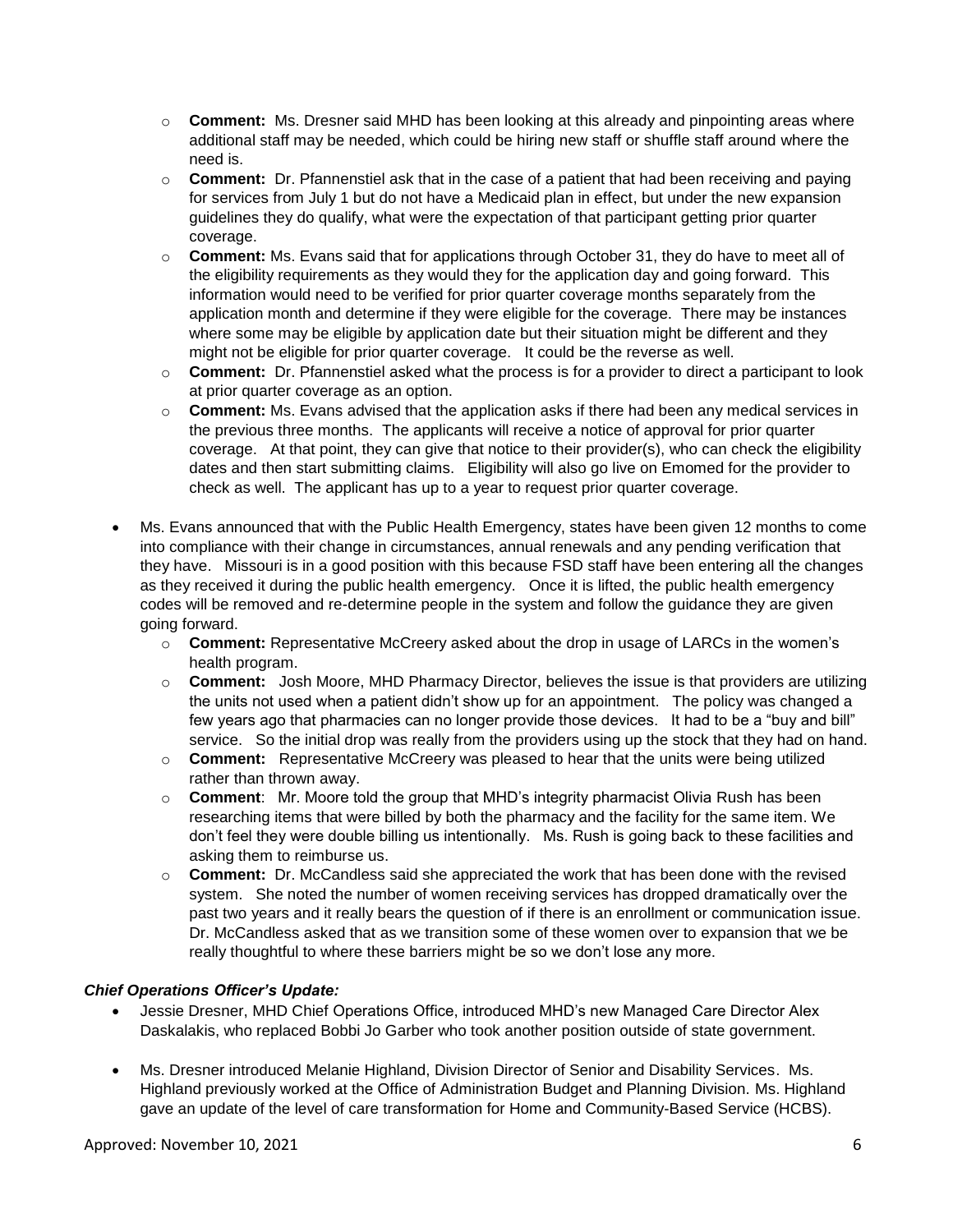More information can be found at<https://health.mo.gov/seniors/hcbs/infomemos.php> and choose **INFO 06-21-04.**

## *Pharmacy Update:*

- Josh Moore, MHD Pharmacy Director, presented the pharmacy update, which is *available online*.
- Mr. Moore reported that the "Project Hep Cure" launched on July 1, 2021. The goal is to eliminate Hep C in the MO HealthNet population. Providers have been hesitant in the past and we need to get them involved and start treating these patients. The requirement for prior authorizations for Mavyret, the drug used to treat Hep C, has been removed and patients are now allowed to receive 8 weeks of therapy all at once during the public health emergency. DSS has developed a fantastic website ["Project Hep C"](https://dss.mo.gov/mhd/hepc/) that contains some very good information.
- Mr. Moore spoke briefly about what sickle cell disease is and treatment for it.
	- o **Comment**: Dr. McCandless expressed her appreciation for the information and the Department's help with working towards a cure for this disease.
- Mr. Moore also spoke briefly about the Prescription Drug Monitoring Program (PDMP). SB 63, which was sponsored by Senator Holly Rehder, was signed into law by Governor Parson on June 7, 2021. The St. Louis County PDMP will continue to operate until the statewide PDMP is available and fully operational for access by healthcare providers. The St. Louis County PDMP reaches 80% of Missouri residents and 94% of our healthcare providers. Dispensation will only be utilized by healthcare providers for the provision of health care services. Law enforcement and regulatory boards will not have access to the PDMP or any other entity unless for the purposes set forth in HIPAA.

The Joint Oversight Task Force for Prescription Drug Monitoring will supervisor the PDMP and be made up of 2 members from Board of Healing Arts, 2 from Board of Pharmacy, who is a pharmacist, 1 from Board of Nursing who is an APRN, and 1 member from the Missouri Dental Board, who is a dentist. The task force will work towards soliciting a vendor to operate the PDMP. The "go live" date is still to be determined; however, it will be up and running by January 1, 2024.

MO HealthNet will have access to this data as part of the support act, which is one of the requirements in order to receive funding from the federal government. MHD will be utilizing this data in some of our clinical reviews.

- o **Comment**: Dr. McCandless asked if there would be required access to the PDMP prior to prescribing for MO HealthNet.
- o **Comment**: Mr. Moore advised the support act requires state Medicaid programs to require prescribers that prescribe controlled substances to a Medicaid participant, check the PDMP prior to prescribing them. The support act also requires this to be done for all Schedule 2 substance (ADHD medications) and then at the discretion of the state Medicaid agency, Schedule 3 and 4 controlled substances.
- o **Comment**: Dr. Pfannenstiel asked how this was going to be monitored or enforced.
- o **Comment**: Mr. Moore said the same question has been asked of CMS, who hasn't provided an answer. For now, if MHD is doing an audit for another reason, we would check chart to insure this is being done.

This requirement goes into effect October 1. Providers that have access to the St. Louis County PDMP need to be doing the check for MO HealthNet participants. We will put out additional information when the new PDMP goes live.